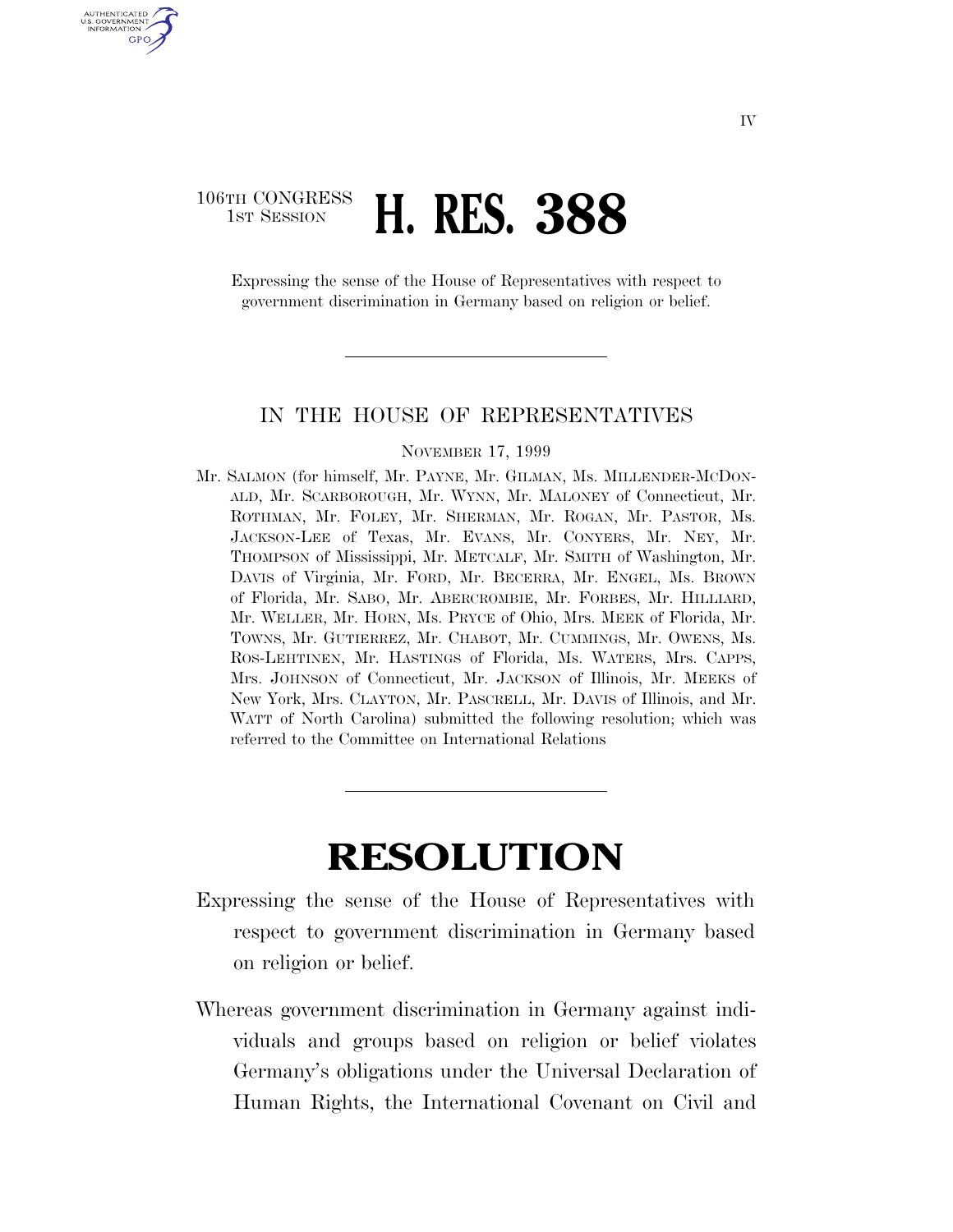Political Rights, and the Helsinki Accords, which provide that member states must ''recognize and respect the freedom of the individual to profess and practice alone or in community with others, religion or belief acting in accordance with the dictates of his own conscience'';

- Whereas the 1993 through 1998 State Department Country Reports on Human Rights Practices in Germany have disclosed acts of Federal, State, and local government discrimination in Germany against members of minority religious groups, including Charismatic Christians, Muslims, Jehovah's Witnesses, and Scientologists;
- Whereas State Department Human Rights Reports on Germany have also disclosed acts of government discrimination against American citizens because of their religious beliefs;
- Whereas State Department Human Rights Reports on Germany have disclosed discrimination based on religion or belief in Germany in such forms as exclusion from government employment and political parties; the use of ''sect-filters'' (required declarations that a person or company is not affiliated with a particular religious groups) by government, businesses, sports clubs, and other organizations; government-approved boycotts and discrimination against businesses; and the prevention of artists from performing or displaying their works;
- Whereas United Nations reports have disclosed discrimination based on religion or belief in Germany, and a 1997 report by the United Nations Special Rapporteur for Religious Intolerance concluded that the Government of Germany ''must implement a strategy to prevent intolerance in the field of religion and belief'';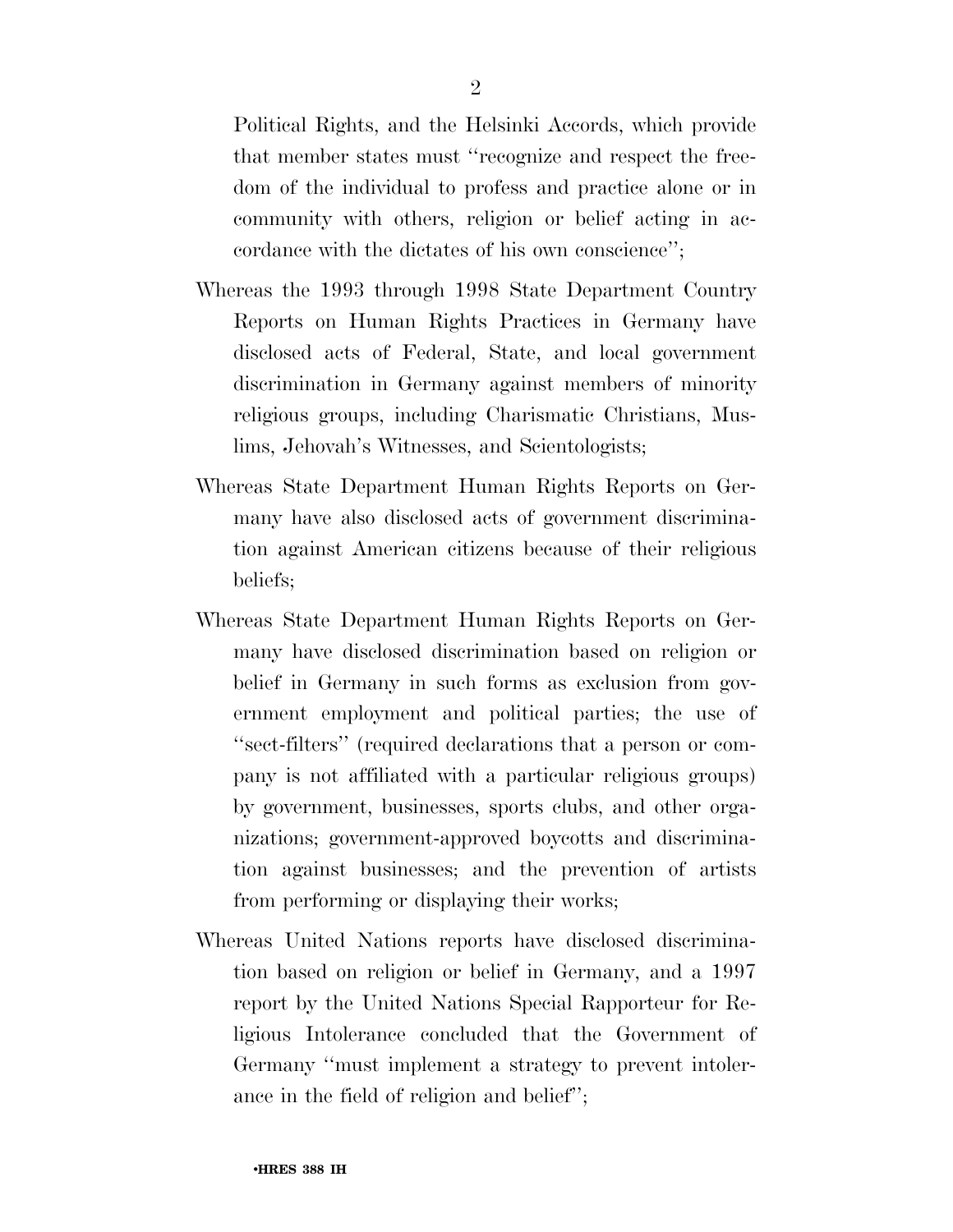- Whereas the 1998 report of the State Department's Advisory Committee on Religious Freedom Abroad warned that unless the work of the German Government's Parliamentary Inquiry Commission on ''so-called sects and psychogroups,'' which investigated dozens of religious groups, including Mormons and other minority Christian groups, ''focuses [its] work on investigating illegal acts, [it] runs the risk of denying individuals the right to freedom of religion or belief,'' and the Committee specifically reported that ''members of the Church of Scientology and of a Christian charismatic church have been subject to intense scrutiny by the Commission, and several members have suffered harassment, discrimination, and threats of violence''; and
- Whereas in 1997, a United States immigration court judge granted a German woman asylum in the United States, finding that she had a well-founded fear of persecution based on her religious beliefs if she returned to Germany: Now, therefore, be it

### 1 *Resolved*, That the House of Representatives—

 (1) urges the Government of Germany to up- hold its commitments to ''take effective measures to prevent and eliminate discrimination against individ- uals or communities on the grounds of religion or belief'' and ''foster a climate of mutual tolerance and respect between believers of different commu- nities'' as required by the Organization on Security and Cooperation in Europe's Vienna Concluding Document of 1989;